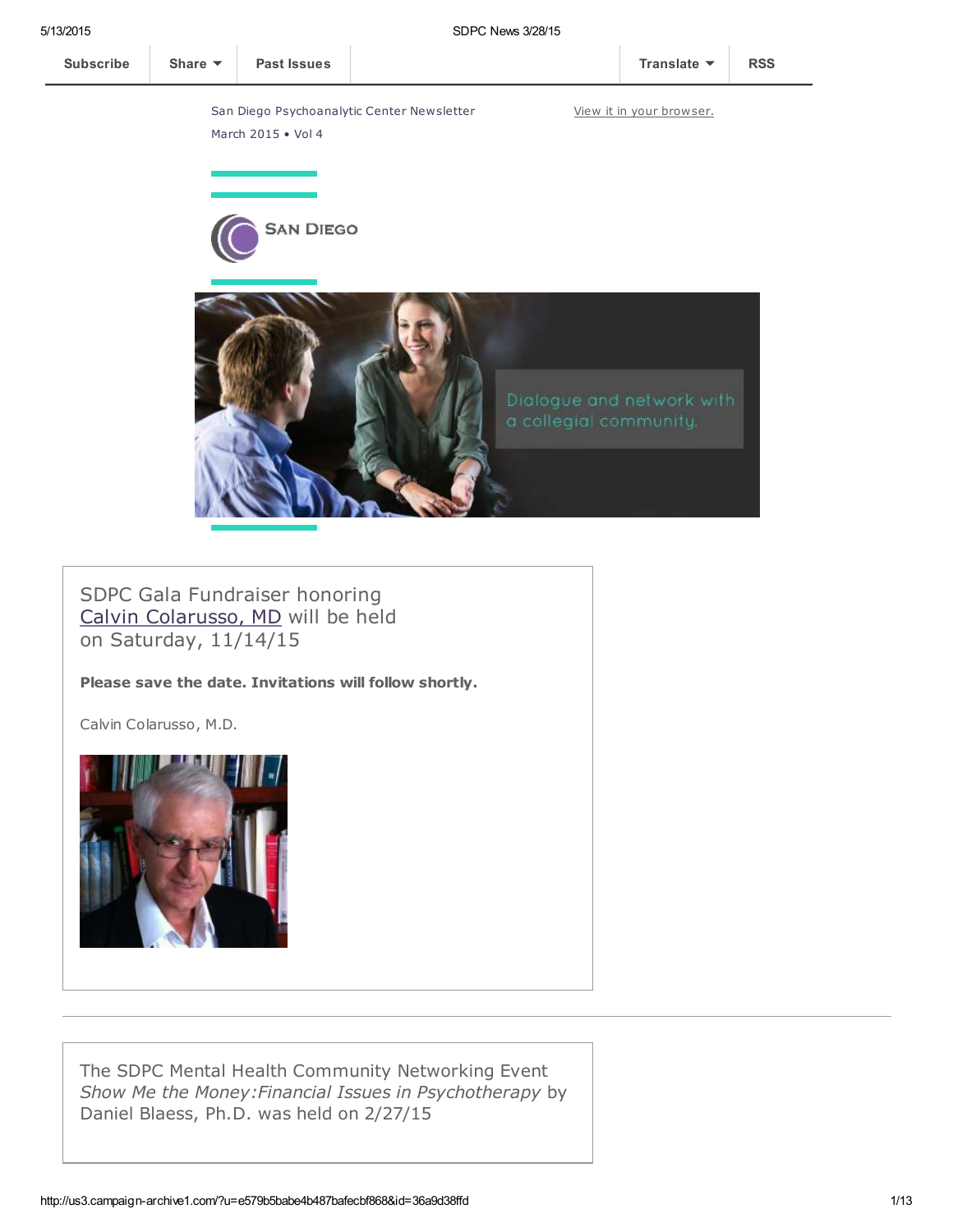

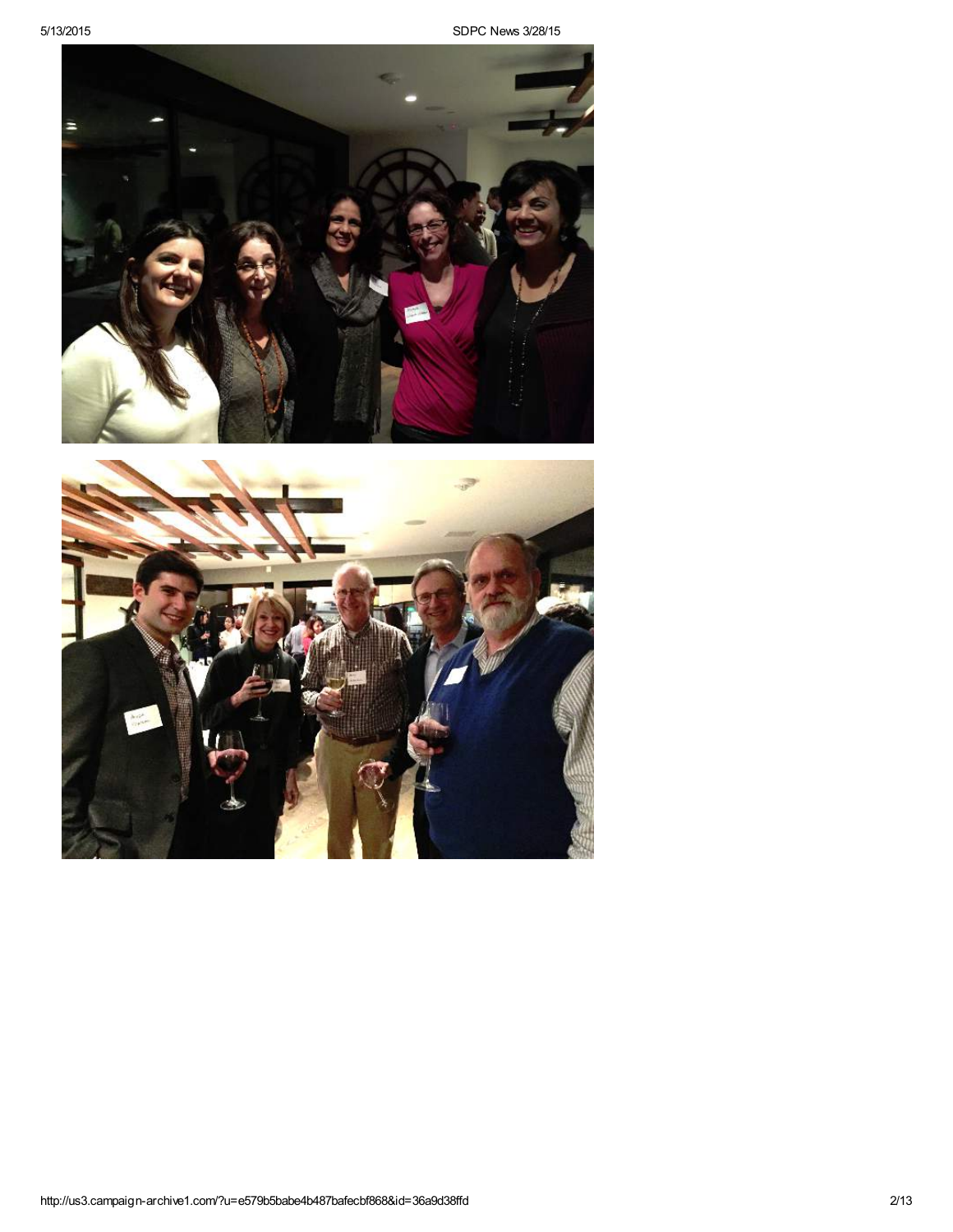

Alan [Sugarman,](http://www.sdpsychoanalyticcenter.org/members/profiles/38#profile-main) Ph.D. has opened a second office in Encinitas where he will share a suite with Kristin Whiteside, Ph.D., Maya Bristow, Ph.D. and others. His phone number will remain the same as his La Jolla office.

### Sunset Park featuring Haig Koshkarian

SDPC Member and actor, Haig Koshkarian, M.D. is currently featured in a play, Sunset Park, which runs at Scripps Ranch Theatre between March 21 through April 19, 2015. Tickets (858) [578-7728](tel:%28858%29%20578-7728) or [SCRIPPSRANCHTHEATRE.ORG](http://scrippsranchtheatre.org/)

" ... Sunset Park is about family - and, as such, it is inevitably about all our families... There are elements of these entertaining people and their conflicts and issues in all of our families, including mine. I certainly recognize conversations in this play that took place in my home over the years with parents and grandparents. OY! " (excerpt by Director, Eric Poppick.)

"Haig gives us a moving and deeply felt performance of a bitter grandfather - a must see." (Maria Ritter)

Haig Koshkarian



Special Group Program for Residents, Graduate Students, and Early Career Psychotherapists at July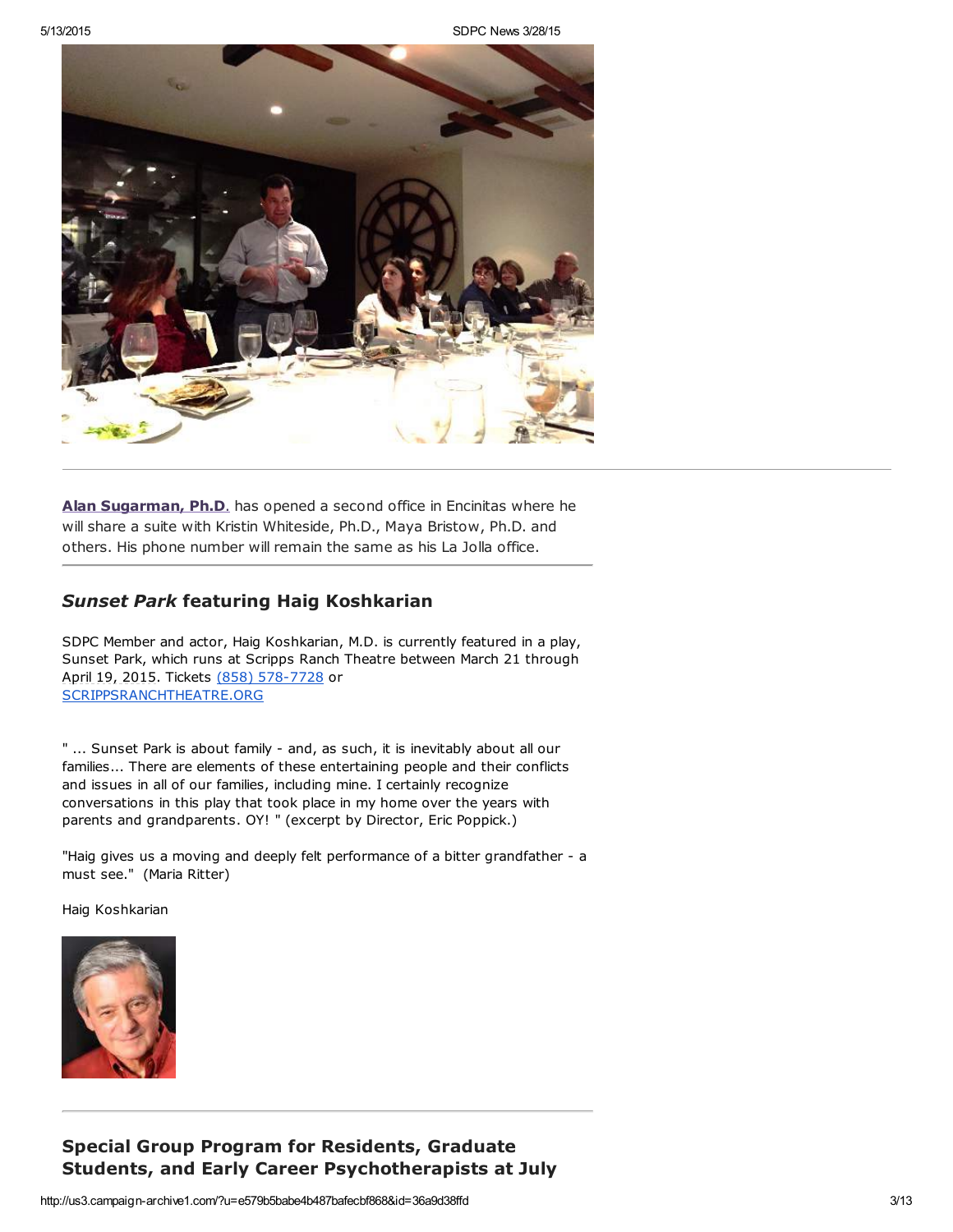### Congress of the IPA

At Boston 2015, at the July Congress of the International Psychoanalytic Association, the Local Arrangements Committee is running a special group program for residents, graduate students, fellows in institute programs, and early career psychotherapists. Everyone who registers for this program will be eligible for reduced registration fees with full access to the Congress. [Information](http://www.ipa.org.uk/congress) about eligibility and fees is available on the IPA website.

By registering in one of these categories you will be enrolled in a special small group program taught by senior psychoanalysts. The groups will be formed to take into account levels of training and experience in psychoanalytic psychotherapy.

This new program is designed to offer clinicians entering the field an opportunity to learn about and experience the international richness of psychoanalysis through daily discussions at the Congress following selected

events such as panels, keynote papers, and presentations.

Discussion themes will be chosen to reflect the broad scope of contemporary psychoanalysis, as groups explore how it is currently practiced and debated around the world.

There will also be elective time built into the schedule to allow participants to tailor their own Congress experience to include other program events, socializing, exploring the city of Boston, and enjoying the lively Congress scene.

For questions, please contact Alan Pollock, alan pollack@comcast.net Or [lewis\\_kirshner@hms.harvard.edu](mailto:lewis_kirshner@hms.harvard.edu)

### Dr. Anders Co-Edits The Undecidable Unconscious: A Journal of Deconstruction and Psychoanalysis

Former SDPC Member, Dr. Eric [Anders,](http://www.drericanders.com/about.php) Ph.D., Psy.D. is co-editor of a new journal, which you may access online (free at this time).

The Undecidable Unconscious: A Journal of [Deconstruction](http://muse.jhu.edu/journals/the_undecidable_unconscious_a_journal_of_deconstruction_and_psychoanalysis/toc/ujd.1.html) and Psychoanalysis

Eric Anders, Ph.D., Psy.D.

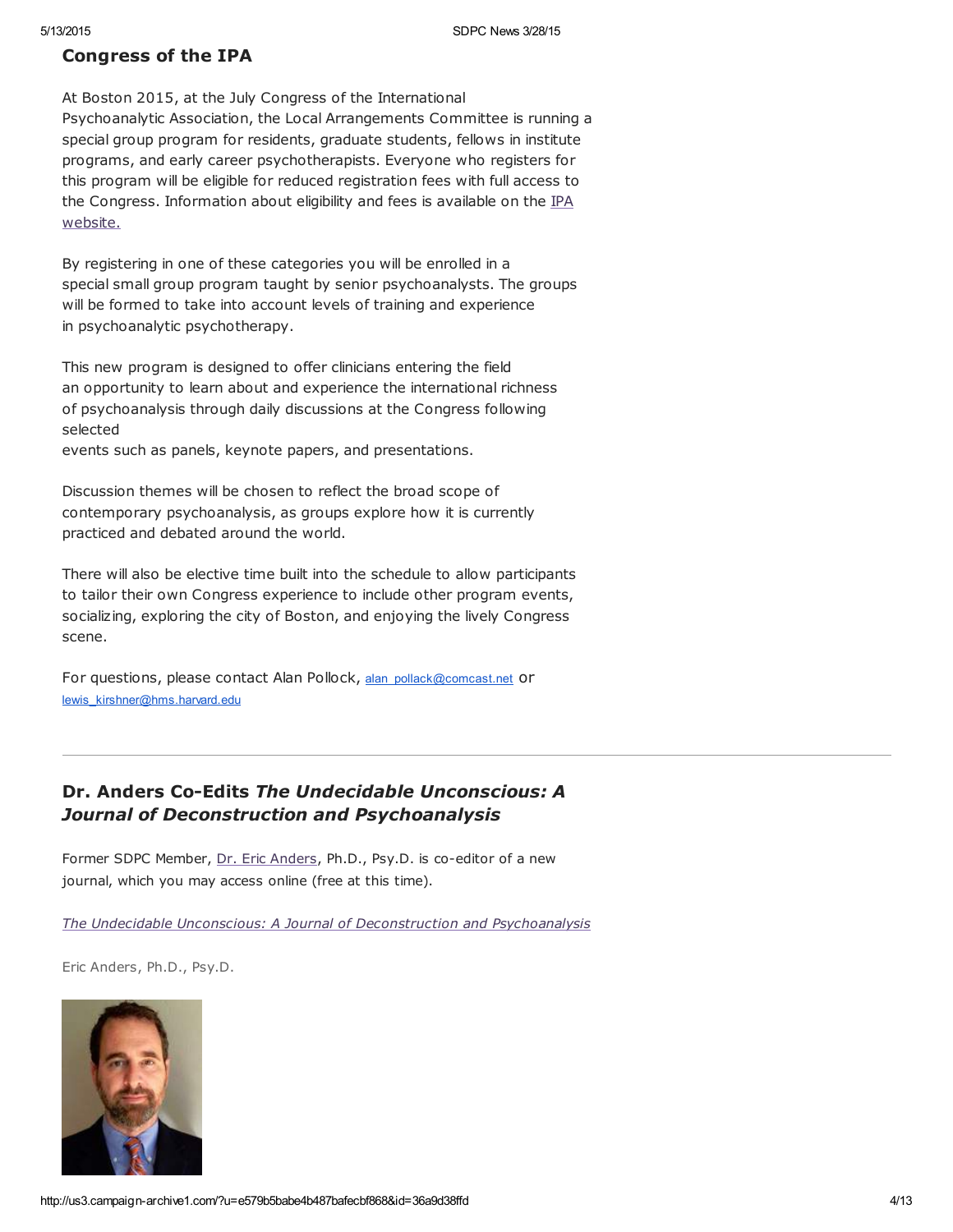Articles of SDPC members Felise Levine, Ph.D. and Harry Polkinhorn, Ph.D. and Recent SDPC Psychotherapy Program Grad Rebecca Buller, Ph.D. were published in The San Diego Psychologist, Vol.30, No.1 February/March 2015. For a copy of these articles, please contact Michelle Spencer: sdpc@michelle.gmail.com.

Harry [Polkinhorn](http://www.sdpsychoanalyticcenter.org/members/profiles/65#profile-main): Psychoanalysis Reaches Out and In, p.16



Rebecca Buller and Felise [Levine](http://www.sdpsychoanalyticcenter.org/members/profiles/82#profile-main): Psychodynamic Theory Applications in two unique settings, p.1



### INVITATION TO SUBMIT ARTICLES TO THE SAN DIEGO **PSYCHOLOGIST**

All SDPC Members, Candidates, and Students are invited to submit articles to The San Diego Psychologist. Let's tell the larger mental health community about the work we're doing and the relevance of psychoanalytic thinking. For more information on how to submit articles, please click [here](http://www.sdpsych.org/article_submissions.php).

### Donate to SDPC Through [Amazon](http://www.sdpsychoanalyticcenter.org/node/395#overlay-context=node/395) Smile

[AmazonSmile](http://smile.amazon.com/about) is a simple and automatic way for you to support SDPC every time you shop, at no cost to you. Amazon will donate 0.5% of the price of each purchase you make through AmazonSmile to SDPC. Sign up now and specify San Diego Psychoanalytic Center as the organization of your choice.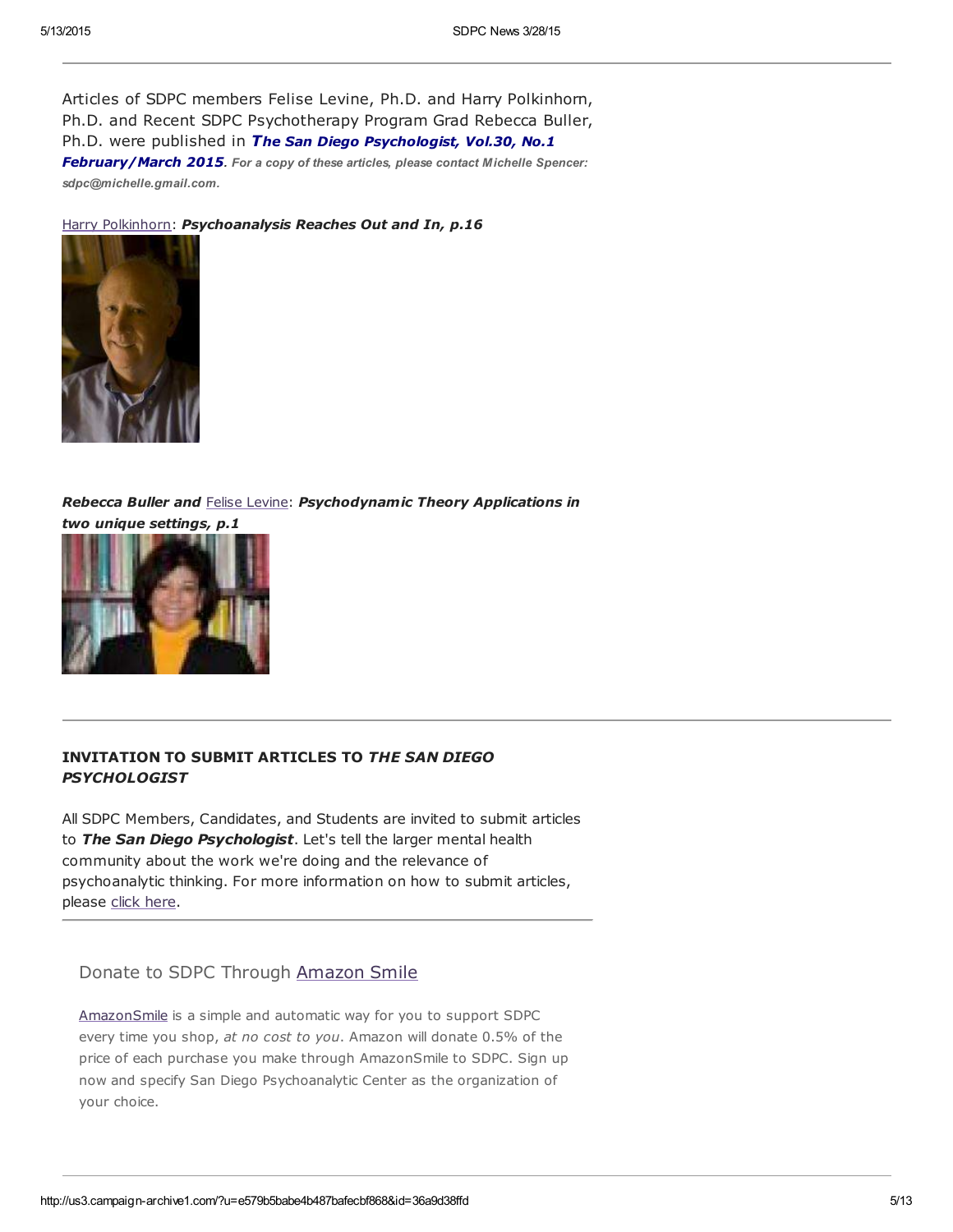## SDPC Member Spotlight

Jessica Sperber, MD Student, SDPC Psychoanalytic Psychotherapy Program



Hometown: Berkeley, CA

What was your pathway toward entering the mental health field? Well, it certainly was circuitous. In college, I was initially interested in pursuing a PhD in neurobiology, which I guess is one way to try and explore the human condition, but at some point I figured out that I'd rather come at this exploration by starting with actual people. There was a unique connection when helping and interacting with people as a volunteer

medical assistant that I didn't experience in the sterile laboratory setting. This somewhat novel experience of connecting with others and caring for them was something I wanted to do more of, and that led me to pursue medical school.

During my clinical clerkships in medical school, I found that I most enjoyed interacting with patients. There were some aspects of medical learning memorizing criteria for the staging of congestive heart failure; or standing in the sterile operating room - that were not particularly fulfilling to me. But interfacing with the person with heart failure or appendicitis - that really did appeal. Throughout my various rotations such as internal medicine, I came to appreciate how each person had a unique history, personality and way of seeing and dealing with their medical condition. Having started to more fully appreciate human uniqueness, my psychiatry rotation solidified my interest in mental health.

And what drew you to psychoanalysis/psychoanalytic psychotherapy?

Through my own personal work and in psychiatry residency training, I became more and more aware of the impact psychotherapy could make: That we all have this mysterious internal world that affects us in ways we don't readily understand or even know is happening. That the more one understands these unconscious forces in ever-dynamic tension with one another, the more one is able to have healthier, more meaningful relationships with others, improved self-regulation skills, and enhanced self-awareness. I began to appreciate that helping people become aware of and identify their own legitimate emotional needs and wants seemed to foster growth of the self in ways that medication or CBT never could. Mirroring and validating a person in a way they have not experienced before seemed to be so healing. The therapist and patient working together to co-create a more accurate autobiographical narrative increased the capacity for self-forgiveness; setting the stage for increased emotional generosity, both with the self and with others. I also saw that when one person became healthier, their relationships could then in turn be healthier and it could help make the people they interact with healthier.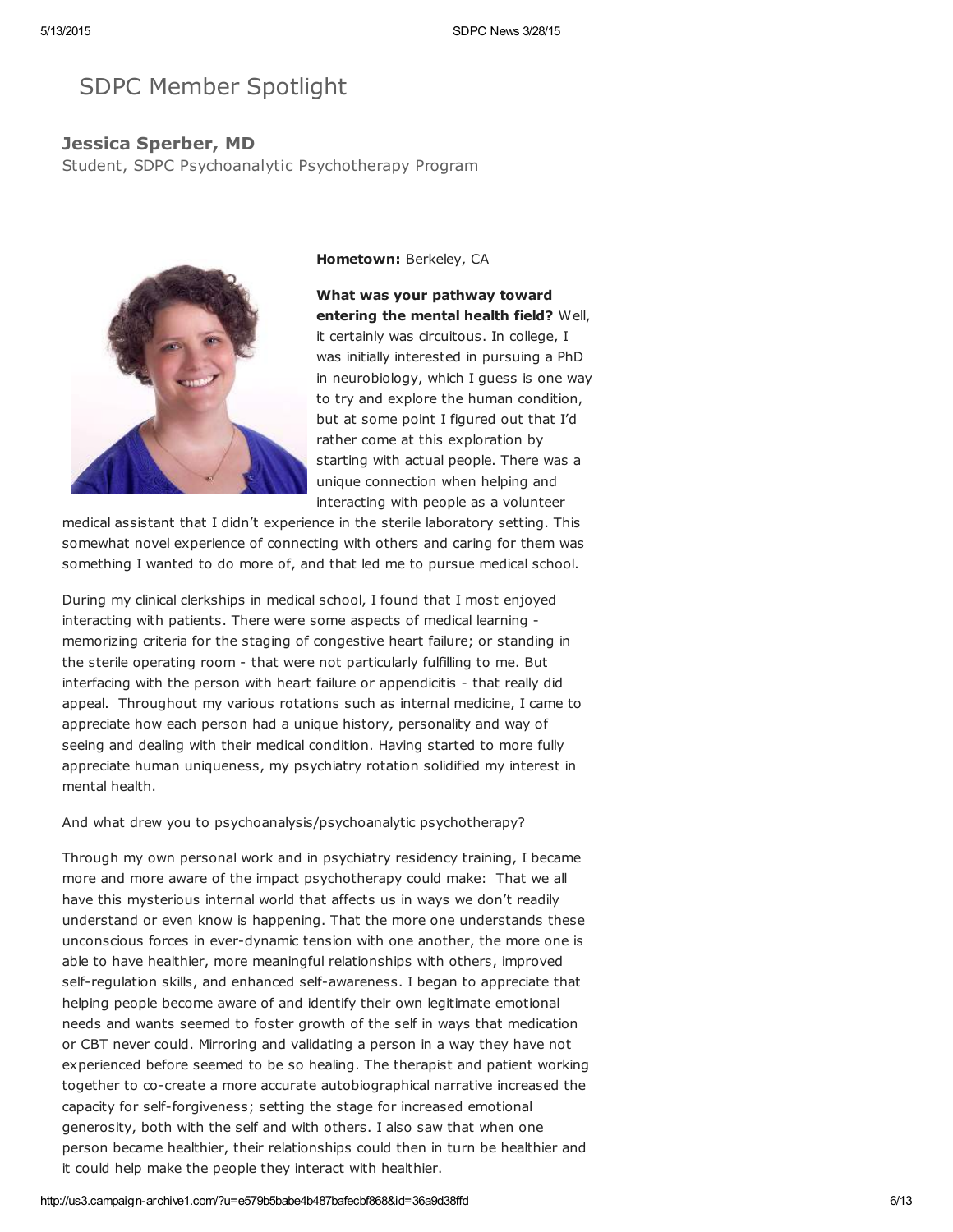Tell us about your educational experience thus far at SDPC: Particular courses, experiences, teachers, supervisors/consultants that have been most formative?

My educational experience at SDPC has exceeded my expectations by far. I feel a great sense of belonging in attending PPP and SDPC events. I have "Aha!" moments all the time. While all of the courses have stimulated increased understanding, I think the most influential course was "Development: Becoming Who We Are, Birth to Old Age." The methodological rigor broadened my understanding of the entire development of emerging self from birth forward. I now have a more textured understanding of the interplay between the child and environment on the evolving organization of the mind. All of my supervisors have been excellent and have mentored my growth and development as a young therapist.

How has your training in psychoanalysis or psychoanalytic psychotherapy affected a) your practice b) your professional development? c) Other areas of life?

Having a greater understanding of psychoanalytic thinking helps me appreciate the fact that even the most ambitious of goals can often be achieved with psychotherapy, including reconnecting with lost vitality and love. I recognize the essential nature of helping a person gain a fuller understanding of their internal world. I think my training in psychotherapy helps me be more patient and empathic in my everyday life. When I notice strong emotions emerging in myself, or notice judgment of others or myself, I try to look at what is going on underneath. Often times, I can identify what is being triggered in me, allowing me to think in a more complex way about my own surroundings and interactions. I can use the techniques in everyday life interacting with people; increasingly aware of that going on just beneath the surface.

How else have you applied your analytic knowledge?

My analytic knowledge helps me understand issues like the drug epidemic; where poorly parented people have little sense of safety, consistency or selfsoothing skills, so they reach for substances to meet these needs.

Tell us about your practice and who you are most interested in working with.

I have a private practice where I see people for psychotherapy and, where indicated, medication management. In addition, I collaborate with therapists to evaluate and treat people who are in therapy and need assessment for medication. I enjoy helping people whose difficulties include areas such as depression, anxiety, relationships, intimacy skills, and self-regulation skills. Additionally, I enjoy working with people with chronic pain, chronic medical conditions, and addictions.

Where is your practice, and how can potential patients contact you?

My office is located in La Jolla in the Golden Triangle/UTC region. I can be reached at (858) 750-2424 or [www.drsperber.com](http://www.drsperber.com/)

# SDPC Educational Events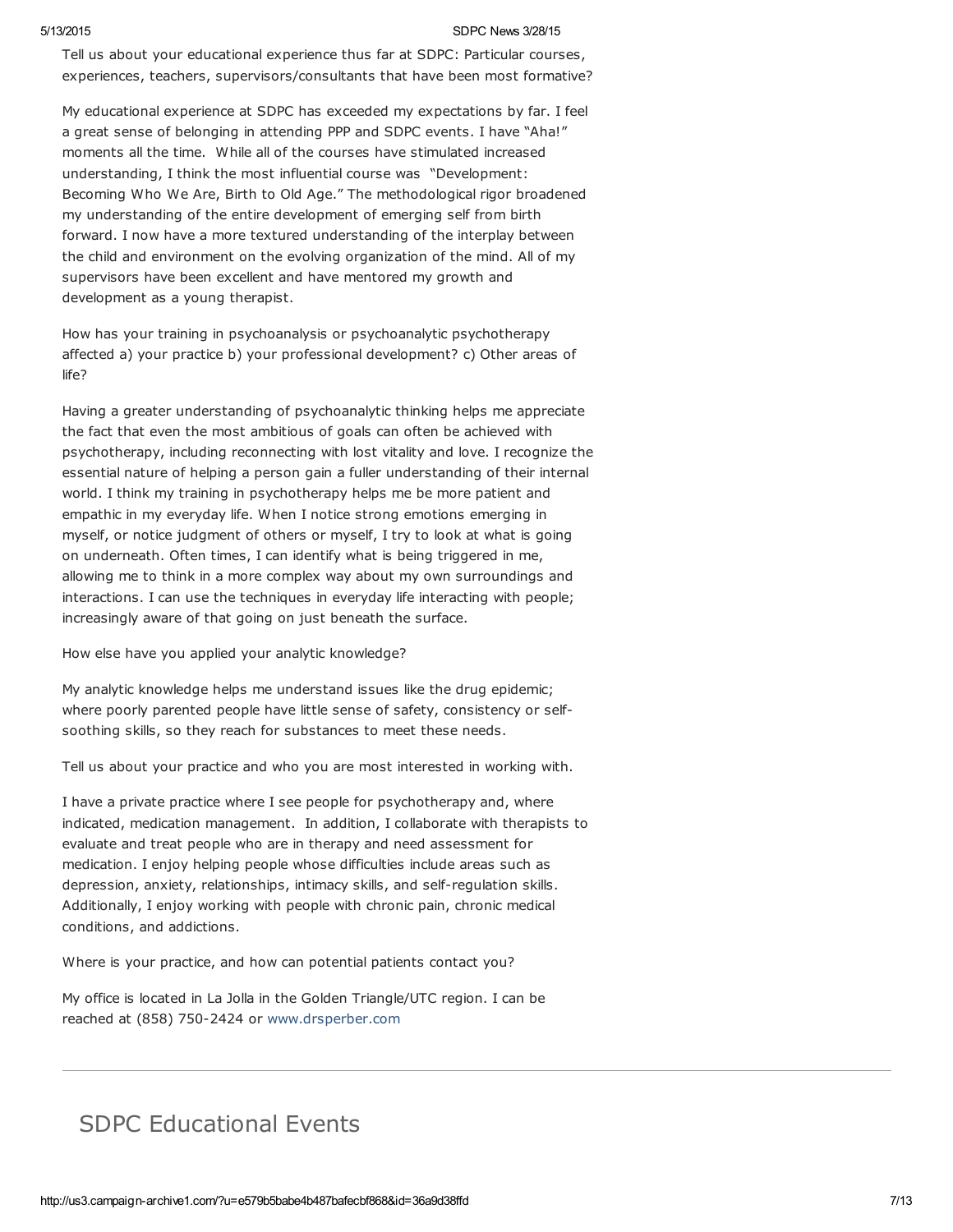See more upcoming educational events [here.](http://www.sdpsychoanalyticcenter.org/community-connections/upcoming-events)

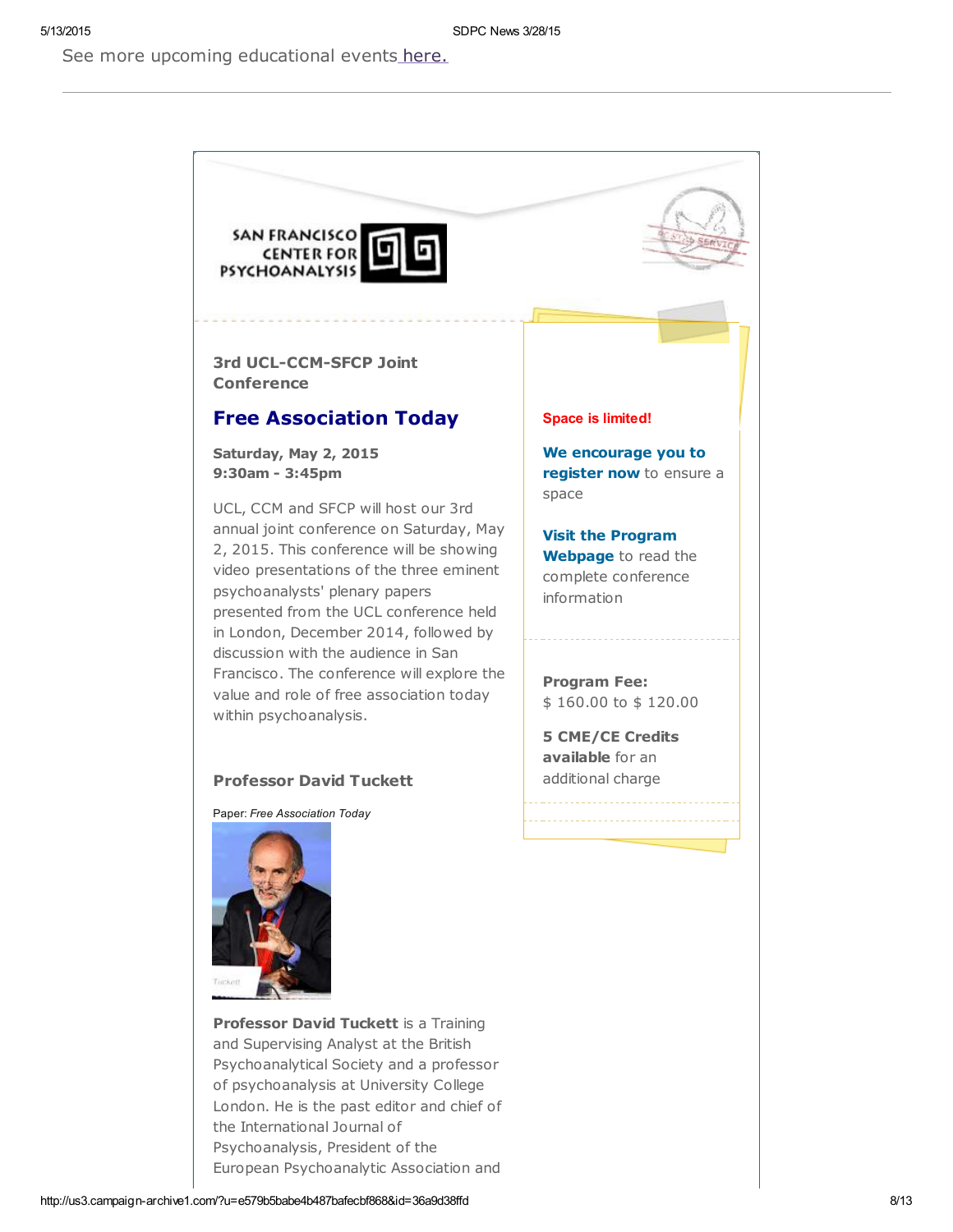the author of many articles and books on psychoanalysis. He is the 2007 winner of the Sigourney award for Psychoanalysis. His most recent publications also include Minding the Markets, a book on psychoanalysis and the world economic markets. Professor Tuckett also developed the model of the Working Party Groups of the IPA, and was the chair of the European working party on Comparative Clinical Methods. His paper on "Does Anything Go?" has become a standard text for psychoanalytic training throughout the world.

### Edna O'Shaughnessy

Paper: Connections and Disconnections



Edna O'Shaughnessy came to psychoanalysis from philosophy. She is a Distinguished Fellow and Training and Supervising Analyst at the British Psychoanalytical Society. She is also a child psychoanalyst. Along with Donald Meltzer she edited the Collected Papers of Roger Money-Kyrle and has authored many significant psychoanalytic papers including "Enclaves and Excursions," a paper that extended the ideas of psychic retreats. She was the editor with Ronald Britton of The Oedipal Complex Today: clinical implications, Recently she edited along with Elizabeth Spillius of Projective Identification: the fate of a concept. Many of her papers are now published in Inquiries in Psychoanalysis: Collected Papers of Edna O' Shaughnessy.

Rudi Vermote, MD, PhD

Paper: Free Association: Meeting the Patient Halfway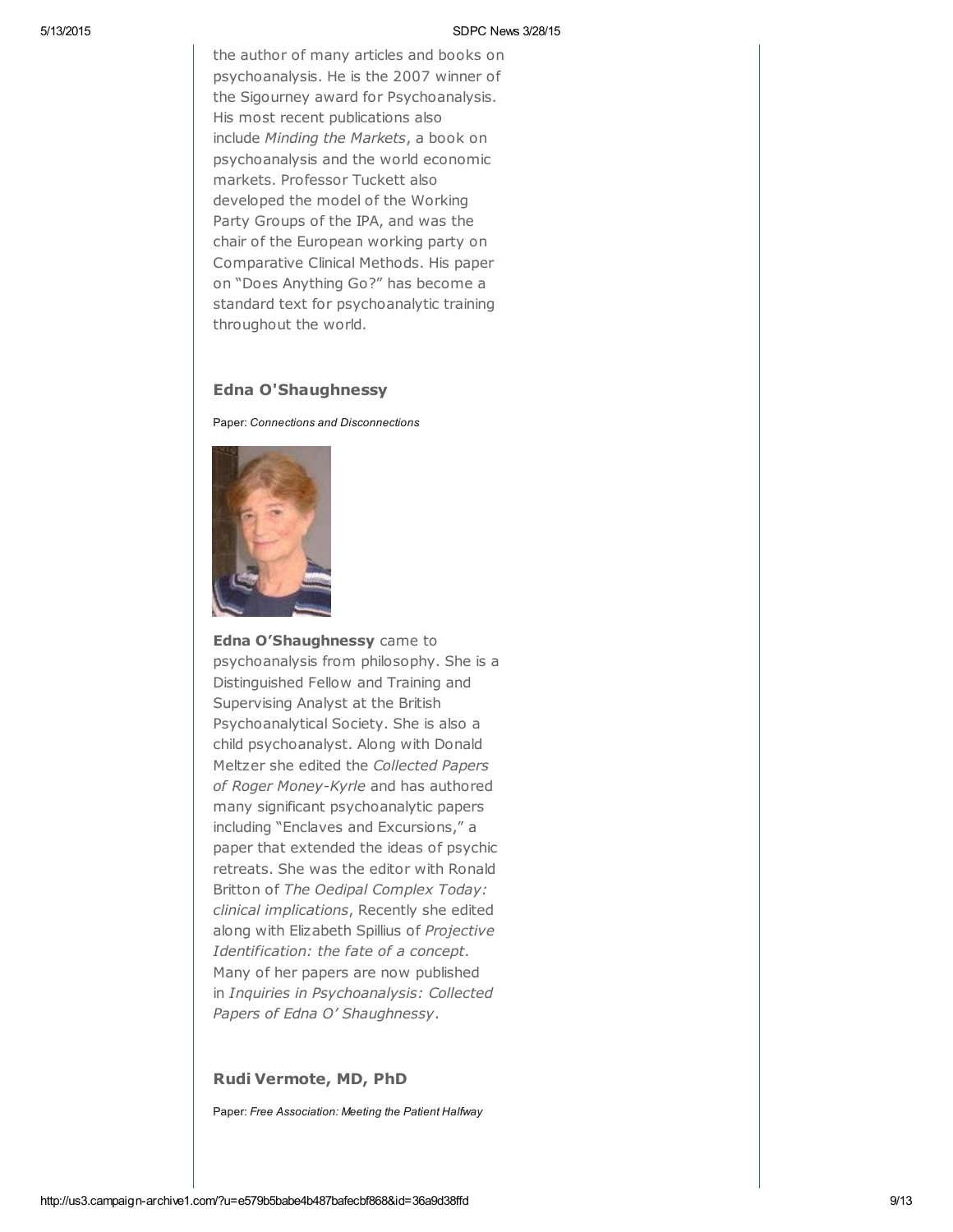

Rudi Vermote, MD, PhD is a Training and Supervising Analyst of the Belgium Society of Psychoanalysis, where he recently served as President. He is the author of many scholarly papers about the work of Wilfred Bion, and lectures throughout the world on psychoanalytic theory, psychoanalytic research and practice. His most recent book Reading Bion (2014), is part of the teaching series from the New Library of Psychoanalysis. In addition to his psychoanalytic practice, Dr. Vermote is head of the Psychotherapy Unit for Personality Disorders (KLIPP) at the University Psychiatric Centre Katholieke Universiteit Leuven. He has also published his own clinical work as part of the analyst at work section of the International Journal of Psychoanalysis.

### San Diego Psychiatric Society's Annual Conference, Advances In Addiction

The San Diego Psychiatric Society planning committee cordially invites you to attend the San Diego Psychiatric Society's Annual Conference,

Advances In Addiction on June 6<sup>th</sup> and 7<sup>th</sup>, 2015. Please visit [www.sdpscme.](http://www.sdpscme.org/)[com](http://www.sdpscme.com/) for the full agenda, speaker bios, and registration information. If you would like additional information, please contact Executive Director Victoria Pak at [info@sandiegopsychiatricsociety.org.](mailto:victoria.pak@gmail.com)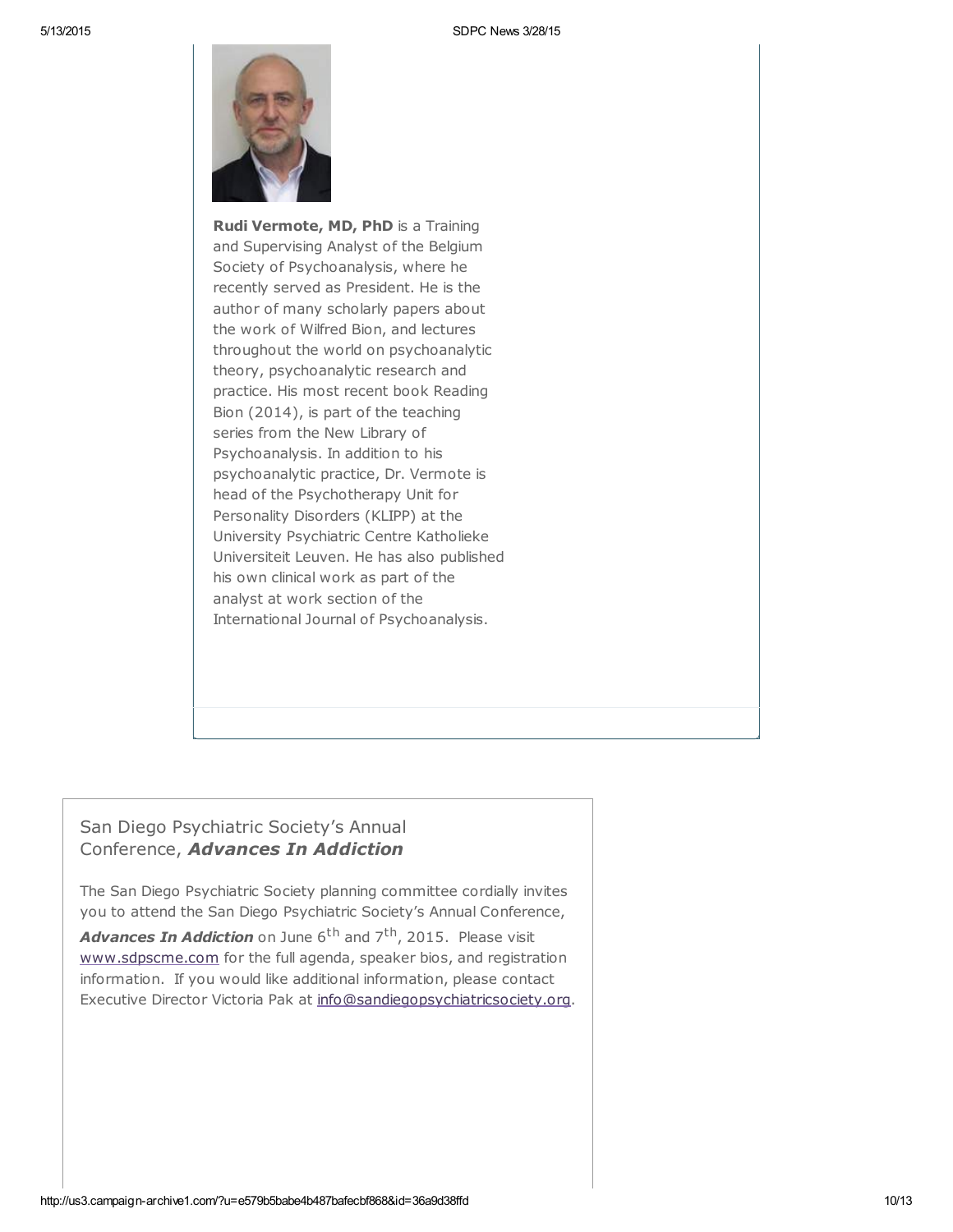

# The San Diego Psychoanalytic Center

is dedicated to promoting the relevance and vitality of psychotherapy and psychoanalysis

Advanced Training Innovative, inspiring and individualized education

#### Continuing Education

Educational events for mental health professionals and the public about psychoanalytic thinking and clinical applications in diverse settings

Mentoring Fellowship for mental health trainees early-career therapists

Community Involvement Connections with mental health professionals, academic institutions, and professional societies

# Services Offered By SDPC Members

Please send your Announcements to: sdpc.michelle@gmail.com

#### Referral Service

Referrals for psychoanalysis and psychoanalytic psychotherapy for adults, adolescents and children in the San Diego area (619-615-8428)

Events and Celebrations Upcoming event: Spring celebration to honor new grads

Collegial Connections Community of supportive, experienced, and dedicated psychoanalytic therapists

Practice Promotion Support in building your therapy practice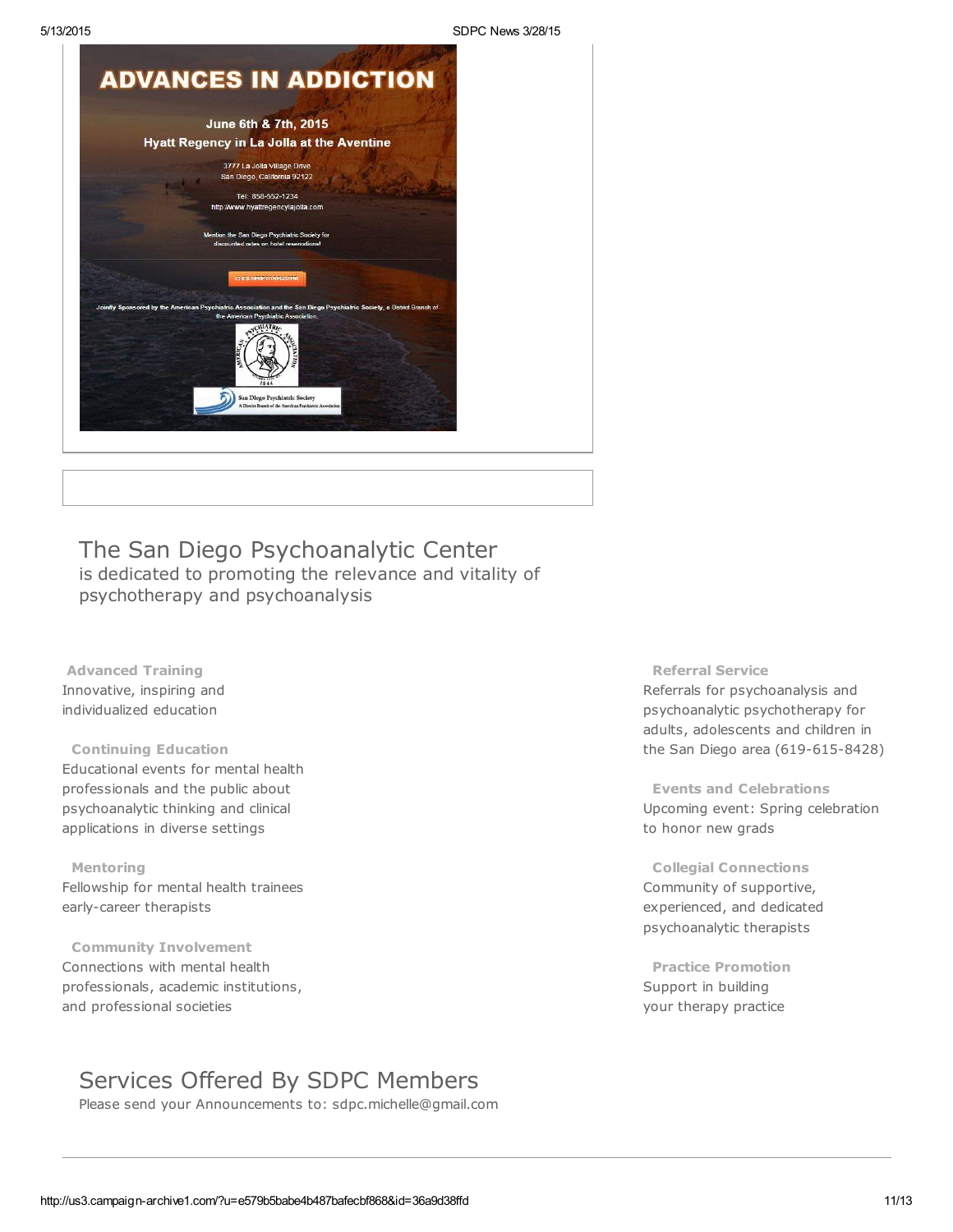# SDPC Member Classifieds

Please send your Announcements to: sdpc.michelle@gmail.com

REMINDER: Please send all future announcements/event advertisements to Ms. Michelle Spencer at: sdpc.michelle@gmail.com. They will be included in the next volume of the SDPC weekly newsletter.

# Donate to SDPC Through [Amazon](http://www.sdpsychoanalyticcenter.org/node/395#overlay-context=node/395) Smile

[AmazonSmile](http://smile.amazon.com/about) is a simple and automatic way for you to support SDPC every time you shop, at no cost to you.

Amazon will donate 0.5% of the price of each purchase you make through AmazonSmile to SDPC.

Sign up now and specify San Diego Psychoanalytic Center as the organization of your choice.



Ph: 858-454-3102 Fax: 858-454-0075

Established in 1973 as a non-profit 501c3, the San Diego Psychoanalytic Center provides advanced mental health training in psychoanalysis and psychoanalytic psychotherapy; mentoring; community education; and public service to San Diego County.